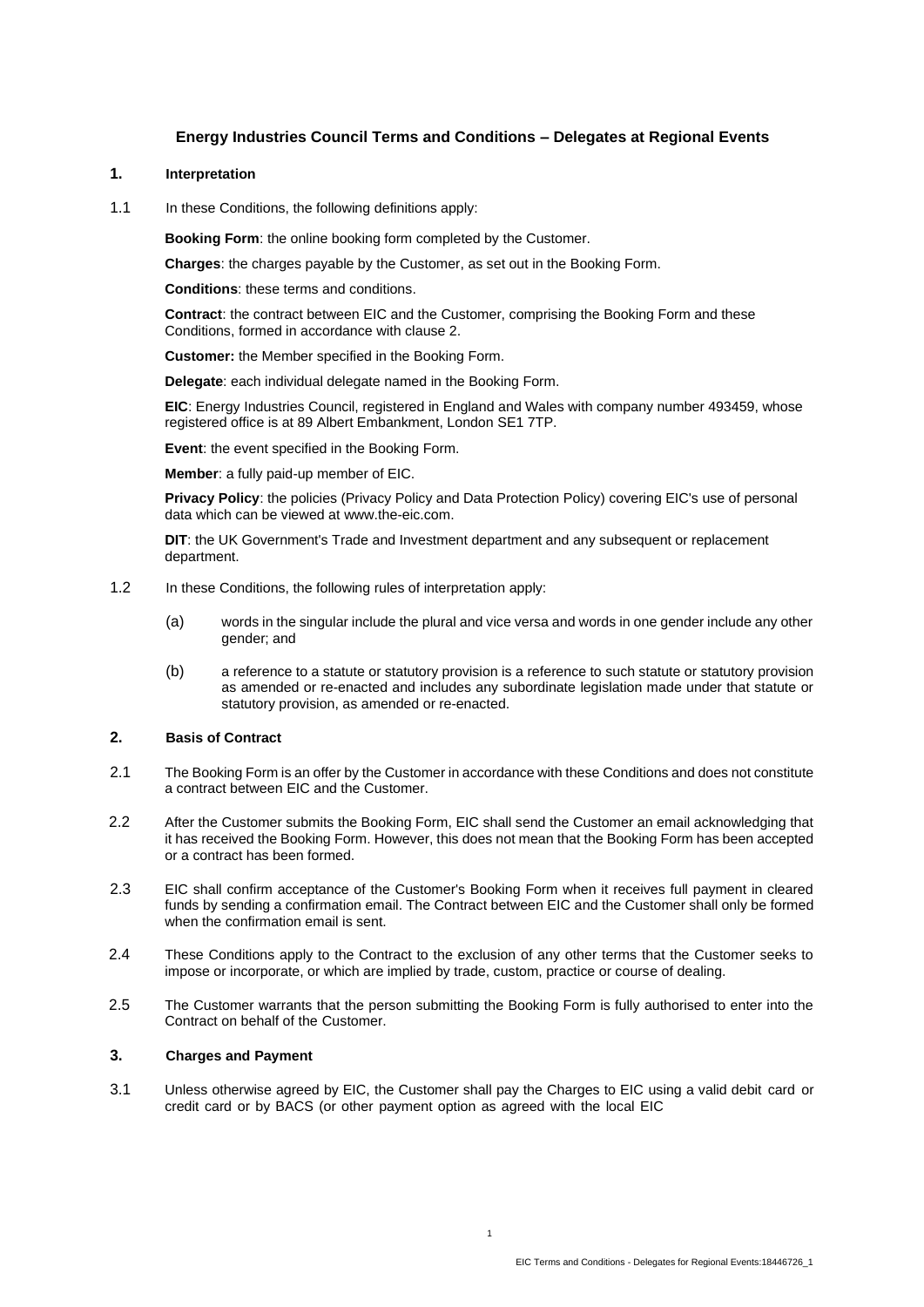office) payment at the time of the booking. If the Customer wishes to pay by cheque, they should contact the relevant EIC office.

- 3.2 If the Event can be attended by both Members and Non-Members and the Customer ceases to be a Member at any time prior to the Event, the Customer shall, on request by EIC, pay any additional Charges applicable to non-Members.
- 3.3 All Charges are subject to VAT (or local taxes) at the applicable rate.
- 3.4 All Charges must be paid in cleared funds prior to the Event.
- 3.5 If the Customer fails to make any payment due to EIC under the Contract by the due date for payment, then, without limiting EIC's remedies under clause [10,](#page-3-0) the Customer shall pay interest on the overdue amount at the rate of 4% per annum above the base rate of National Westminster Bank Plc from time to time. Such interest shall accrue on a daily basis from the due date until actual payment of the overdue amount, whether before or after judgment. The Customer shall pay the interest together with the overdue amount.
- 3.6 EIC may deduct from any sums due or which may become due to the Customer under this or any other contract with EIC, any sum which is due or which may become due to EIC from the Customer under this or any other contract.

### <span id="page-1-2"></span>**4. Delegates**

- 4.1 Subject to clause [4.9, o](#page-1-0)nly the named Delegate is entitled to attend the Event.
- 4.2 If the Delegate has any dietary or access requirements, the Customer shall notify EIC when submitting the Booking Form.
- 4.3 If the Event is a Member-only event, and the Customer books a place for a Delegate who is not employed by a Member, EIC shall, in its sole discretion:
	- (a) offer the place to an alternative Delegate; or
	- (b) terminate the Contract and provide a refund of any Charges paid.
- 4.4 The Customer shall notify EIC of any changes to Delegates no later than two business days prior to the Event.
- 4.5 The Customer shall be fully responsible for obtaining any permits, visas or other authorisations required for the Delegate to attend the Event and for ensuring these are valid and up to date. EIC shall not be responsible for any losses suffered by the Customer as a result of the failure to obtain any such permits, visas or other authorisations or their withdrawal.
- <span id="page-1-1"></span>4.6 The Customer shall procure that each Delegate adheres to all rules, procedures and policies that are notified to the Customer or the Delegate and complies with all reasonable and lawful instructions given by any employee, officer or representative of EIC or the Event organiser or host (if not EIC).
- 4.7 The Customer shall procure that the Delegate does not use any photographic equipment, mobile or other device to record or transmit any data, images or presentations given at the Event without the prior written permission of EIC.
- 4.8 EIC may refuse entry to, or expel from the Event, any Delegate whose conduct breaches, or (in EIC's sole discretion) is likely to breach, clause [4.6 o](#page-1-1)r whose conduct prejudices the proper and safe running of the Event or the enjoyment of the Event by other attendees. If this occurs, EIC shall not refund any Charges to the Customer.
- <span id="page-1-0"></span>4.9 If the Customer or Delegates are permitted to invite guests to the Event, the Customer shall provide guest details, including dietary or access requirements, on request by EIC.
- 4.10 If Delegates are permitted to invite guests to the Event, the Customer shall be responsible for the conduct of all guests and for ensuring they comply with the relevant provisions of the Contract.
- <span id="page-1-3"></span>4.11 The Customer shall indemnify and keep indemnified EIC (and any third parties including the Event organiser or host and other attendees) against any claims, losses, damages, costs (including all reasonable legal costs), expenses, demands or liabilities resulting from or arising from any breach of this clause [4.](#page-1-2)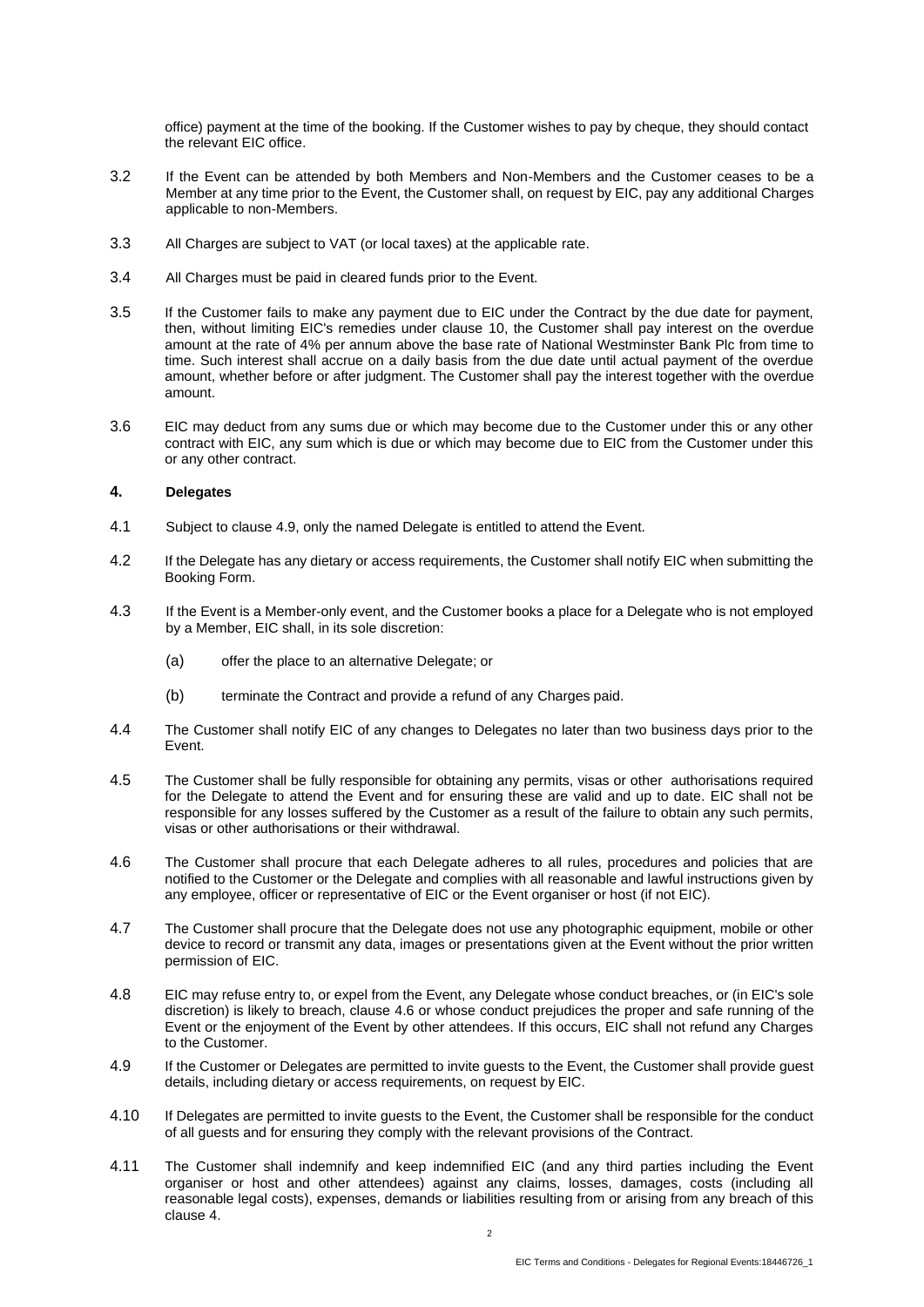# **5. Event**

- 5.1 EIC reserves the right to make changes to the published programme of the Event (including, but not limited to, changes to the number of stands, timings, speakers or venue) at any time and does not guarantee the quality or content of the Event or the number of other delegates or attendees.
- 5.2 The views and opinions expressed by any speaker, exhibitor, sponsor or attendee at the Event are their own. EIC shall not be responsible for any advice given or view expressed by any speaker, exhibitor, sponsor or attendee at the Event or in any material provided to the Delegate or the Customer.
- 5.3 EIC has the right to cancel the Event due to circumstances beyond its reasonable control (which, for the avoidance of doubt, shall include insufficient numbers of bookings by Exhibitors or attendees). In such circumstances, if the Event is rescheduled, the Delegate (or a substitute) shall attend the rescheduled Event. If the Event is not rescheduled, EIC shall refund to the Customer any Charges paid in respect of the cancelled Event. For the avoidance of doubt, any refund shall be limited to the Charges, and shall not include any travel, accommodation or other expenses incurred by the Customer in connection with the Event.
- 5.4 If the Event organiser or host cancels the Event, EIC shall refund a reasonable proportion of the Charges to the Customer, except that EIC shall not refund Charges to the extent that EIC has already committed expenditure or irrevocably agreed to commit expenditure in respect of the Customer's attendance at the Event.

# **6. Event Materials**

- <span id="page-2-1"></span>6.1 All copyright, trademarks, techniques, models, processes, methodologies, know-how and other intellectual property rights (the **"Know How"**) contained in the materials supplied to the Customer and/or the Delegate by EIC (the **"Materials"**) shall at all times be and remain the exclusive property of EIC (or its licensors). EIC hereby grants to the Customer, subject to the terms of the Contract, a revocable, non-exclusive, nontransferable licence to use the Materials and Know How for its own internal business purposes. The Customer shall not distribute, resell or otherwise disclose the Materials or the Know-How to any individual or company outside of its business organisation (including to group companies).
- 6.2 EIC does not warrant that the Materials and Know-How do not infringe the intellectual property rights of any third party.

# <span id="page-2-2"></span>**7. Liability**

- <span id="page-2-0"></span>7.1 Nothing in the Contract limits or excludes EIC's liability for:
	- (a) personal injury or death as a result of EIC's negligence;
	- (b) fraud or fraudulent misrepresentation; or
	- (c) any other liability which cannot by law be limited or excluded.
- 7.2 Subject to clause [7.1, E](#page-2-0)IC shall not be liable for:
	- (a) property damage which may be sustained during or become apparent as a result of attendance at the Event;
	- (b) direct loss of profits or revenue;
	- (c) direct loss of anticipated profits or revenue;
	- (d) direct loss of contracts;
	- (e) direct loss of savings or anticipated savings;
	- (f) any costs or expenses incurred by the Customer or the Delegate in respect of cancellation or rescheduling of an Event; or
	- (g) any indirect or consequential loss.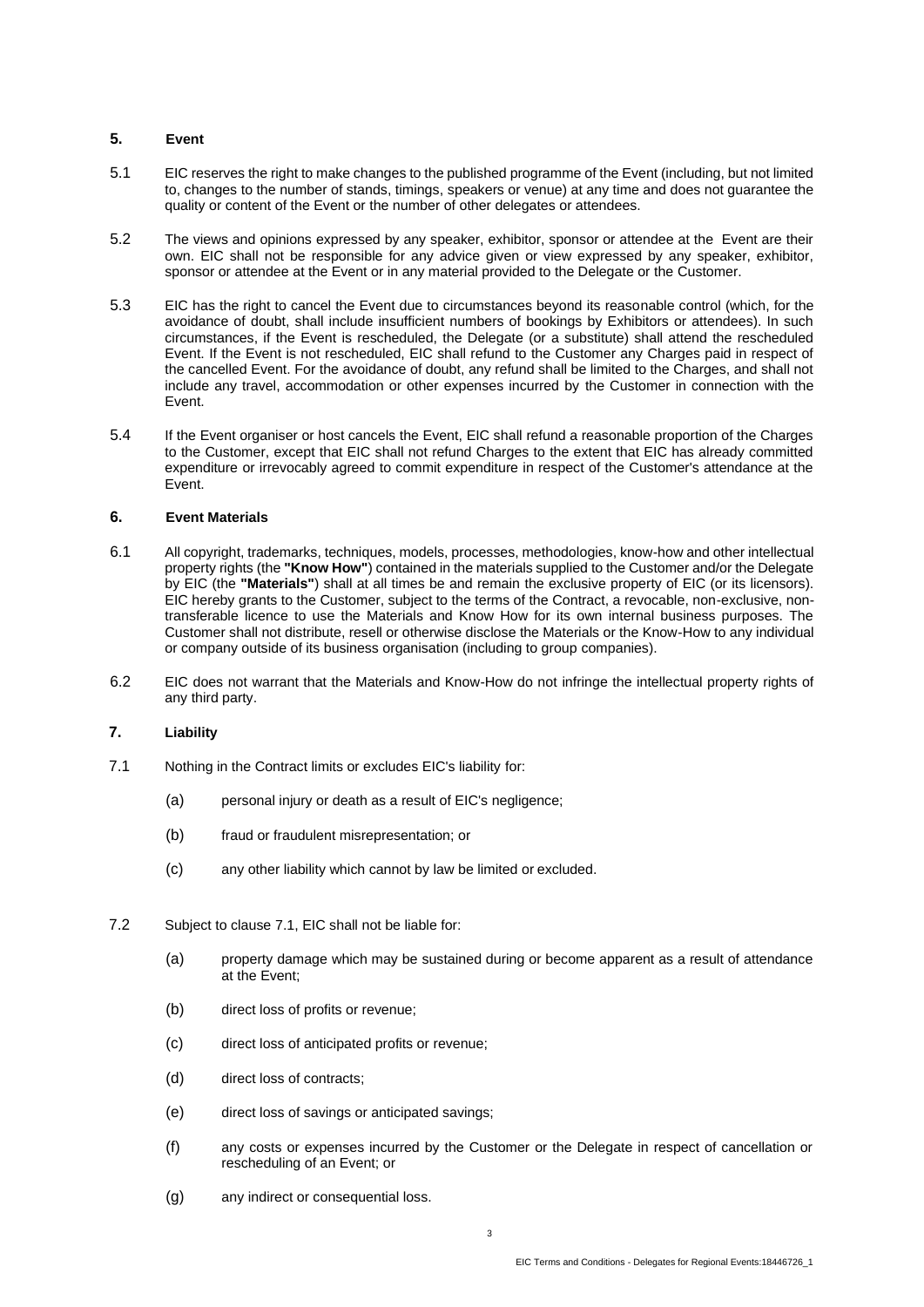COVID 19– EIC reserves the right to make adjustments to your stand to be in line with local and exhibitions rules regarding health and safety of exhibitors and visitors.

COVID 19 – EIC reserves the right to make adjustments to the event layout to meet local authority requirements for any enhanced health & safety restrictions put in place.

COVID 19 – EIC will exercise all necessary precautions to ensure the safety and wellbeing of all participants and notify all of any official guidelines for exercising safe social distancing in place during the event.

The Exhibitor shall be fully responsible for ensuring that each of its Representatives and guests:

(a) Are fit for any travel to the event, including but not limited to obtaining any necessary immunisations, vaccinations or medication required or recommended for travel to the area in which the Event is held. (b) Adheres to all rules, procedures and policies that are notified to the Sponsor or the Representative and shall comply with all reasonable and lawful instructions given by any employee, officer or representative of EIC or the Event organiser or host (if not EIC).

(c) COVID 19 – follow all local authority guidelines for exercising safe social distancing in place at the time.

- <span id="page-3-1"></span>7.3 Subject to clause [7.1, E](#page-2-0)IC's maximum aggregate liability in contract, tort (including negligence) or otherwise, howsoever arising, out of or in connection with the Contract, shall be limited to the higher of a sum equal to the Charges paid or payable under the Contract and £10,000. Any sums refunded to the Customer shall not exceed EIC's maximum liability pursuant to this clause [7.3.](#page-3-1)
- 7.4 EIC shall have no liability whatsoever or howsoever arising in respect of any claim of which it is not notified in writing prior to the first anniversary of the Event.

# **8. Travel Arrangements**

- 8.1 EIC may recommend travel agents or accommodation. Customers follow these recommendations at their own risk, and EIC shall not accept any liability whatsoever for any loss suffered by Customers or Delegates as a result of following such recommendations.
- 8.2 EIC recommends that Customers make flexible travel and accommodation arrangements. If an Event is rescheduled, EIC shall not be responsible for the cost of cancelled arrangements.

# <span id="page-3-3"></span>**9. Publicity**

9.1 EIC may use photographs or quotes taken at Events in publicity and marketing materials, including on the EIC website at [www.the-eic.com.](http://www.the-eic.com/) The Customer shall inform each Delegate that if the Delegate does not wish to be included in any photographs, the Delegate must notify EIC staff prior to the photographs being taken.

#### <span id="page-3-0"></span>**10. Termination**

- 10.1 EIC has the right to terminate the Contract with immediate effect by giving written notice to the Customer if:
	- (a) the Customer fails to pay any monies due to EIC (including membership fees), whether under the Contract or otherwise; or
	- (b) the Event is a Member-only event, and the Customer ceases to be a Member.
- 10.2 If the Contract is terminated by EIC under clause 10.1, the Customer shall not be entitled to a refund of any Charges paid.
- <span id="page-3-2"></span>10.3 The Customer may terminate the Contract by written notice to EIC at any time. If the Customer terminates the Contract under this clause [10.3 a](#page-3-2)nd the date of cancellation is:
	- (a) more than fourteen days before the Event, EIC shall refund 50% of the Charges to the Customer; or
	- (b) fourteen days or less before the Event, EIC shall not refund any Charges.

For the avoidance of doubt, in no circumstances shall EIC be responsible for any travel, accommodation or other costs incurred by the Customer or the Delegate.

10.4 Either party has the right to terminate the Contract immediately by notice in writing if the other party: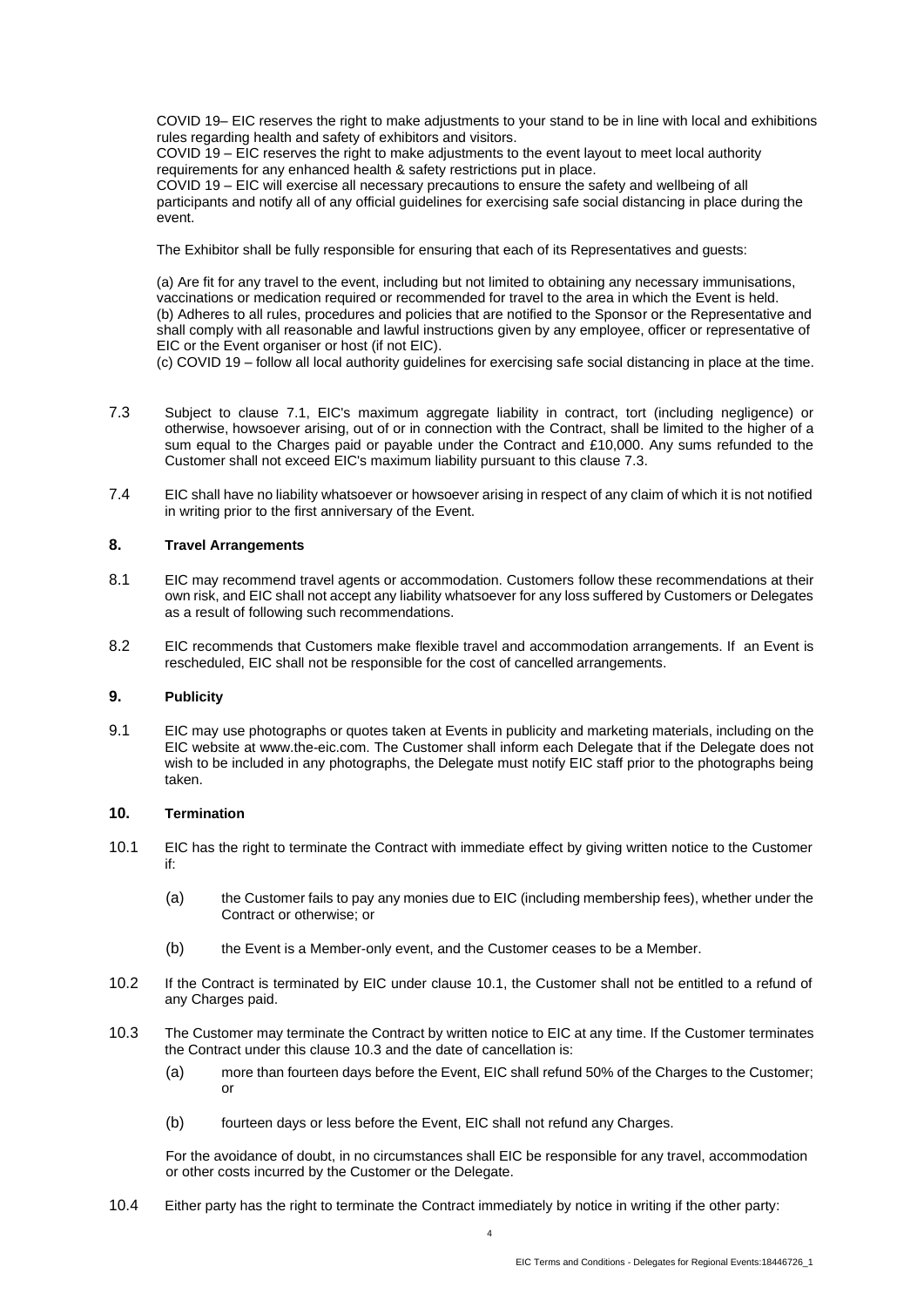- (a) is in material breach of any term of the Contract which would reasonably be regarded as serious. If such a breach is capable of being remedied so that it would no longer be a breach, the right to terminate only exists if the party at fault fails to take steps to remedy the breach within 30 days of notice from the innocent party; or
- (b) becomes insolvent, bankrupt or has a receiver, manager, administrative receiver or liquidator appointed (as applicable).
- 10.5 The Contract shall automatically terminate once the Event has taken place (or if the Contract is for a series of Events, once the last Event has taken place).
- 10.6 Termination or expiry of the Contract shall not affect the rights and obligations of the parties held prior to the Contract being terminated, and clauses [4.11,](#page-1-3) [6.1,](#page-2-1) [7,](#page-2-2) [9,](#page-3-3) [10 a](#page-3-0)n[d 13 s](#page-4-0)hall survive termination or expiry of the Contract.

# **11. Force Majeure**

- 11.1 Neither party shall be liable for any failure to perform, or delay in performance of, any of its obligations under the Contract which is caused by acts, events, omissions or non-events outside its reasonable control (these are commonly known as **"Force Majeure Events"**).
- 11.2 Force Majeure Events include, amongst others, interruption in power supply, severe weather conditions, fire, flood, storm, earthquake, volcanic eruption, epidemic, pandemic, war, acts of terrorism, riots, uprisings, strikes and restrictions in obtaining materials and labour.

#### **12. Insurance**

12.1 The Customer shall ensure that it and the Delegates are fully insured against accident, injury, loss or damage of any nature including for employers' liability and public liability. The Customer shall comply with any reasonable requirements of EIC, the Event organiser and applicable law in this regard.

#### <span id="page-4-0"></span>**13. Data Protection**

- 13.1 EIC may require personal information (including contact details and dietary and health information) about Delegates during the booking process to ensure that the requirements of the Delegates are met at the Event. This information shall be collected and used in accordance with EIC's Privacy Policy.
- 13.2 The information which the Customer or Delegate supplies to EIC may be used for publication (where the Delegate or Customer provides details for inclusion in EIC's directories, catalogues or delegate lists and on EIC's website) and to provide the Customer and Delegate with information about similar events.
- 13.3 Information provided by the Customer or Delegates may be transferred to DIT who may use this information to contact the Customer or the Delegate after the Event. EIC may also transfer the information to other EIC group companies outside the European Economic Area and shall ensure that appropriate measures are put in place to do so.
- 13.4 The Customer shall procure permission from each Delegate for EIC to collect and process personal information relating to each Delegate in accordance with this clause [13](#page-4-0) and EIC's Privacy Policy.
- 13.5 The Customer acknowledges that the transmission of information over the internet is not completely secure, and any transmission of information by the Customer over the internet is at its own risk.
- 13.6 The Customer shall indemnify, and keep indemnified, EIC against all costs, expenses, damages, loss, liabilities, fines, demands, claims, actions or proceedings which EIC may suffer or incur arising out of the breach of this clause 13.

### **14. General**

- 14.1 The Contract sets out the entire agreement and understanding between the parties in respect of the Event and supersedes any prior agreements, arrangements, representations or understandings (whether oral or written) between the parties in relation to the Event. Each party has entered into the Contract in reliance only on the terms specifically contained in the Contract, and except where stated in the Contract, neither party will have any liability in respect of any other representation, warranty or promise made prior to the Contract.
- <span id="page-4-1"></span>14.2 Any notice to a party under the Contract shall be in writing signed by or on behalf of the party giving it and